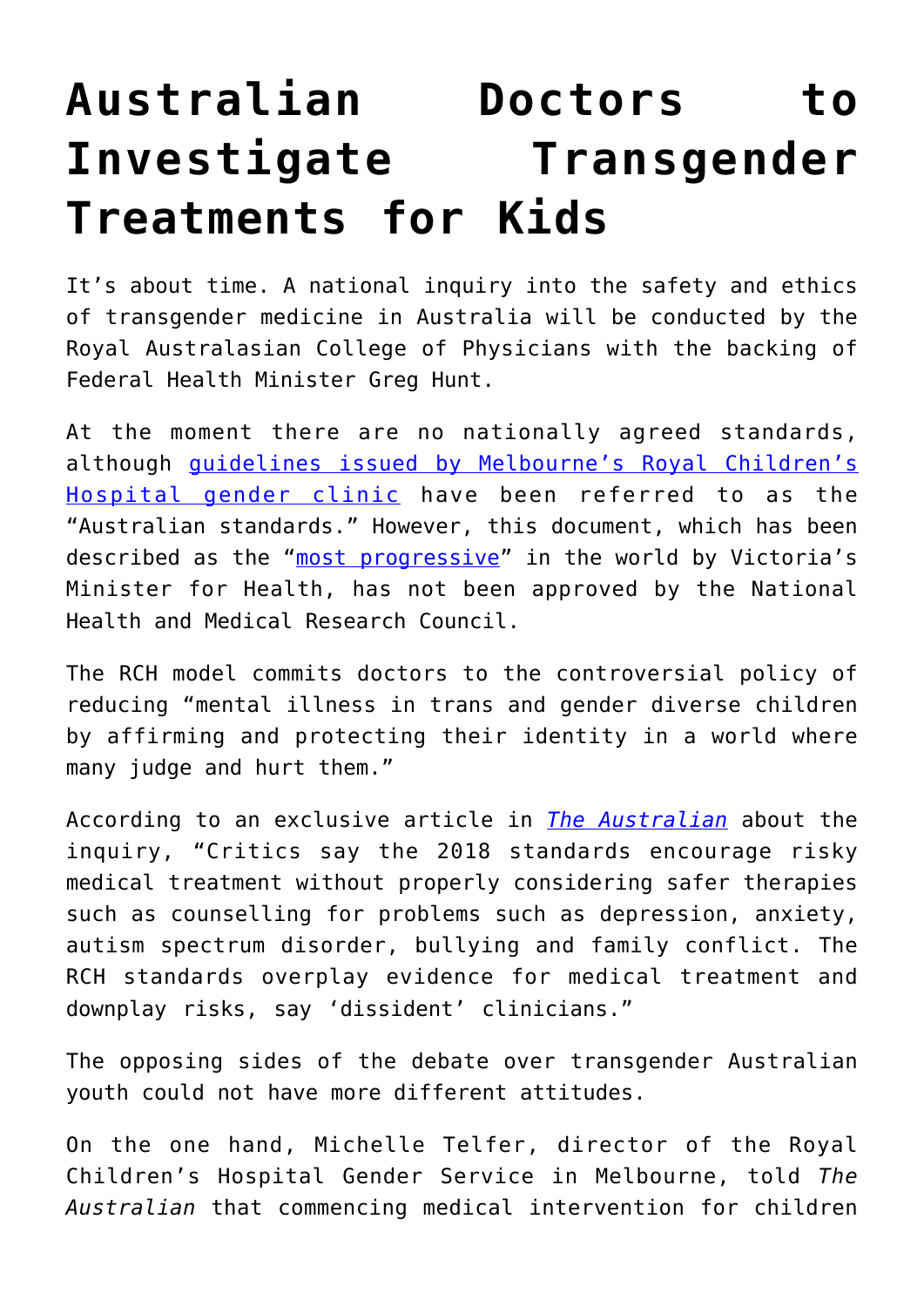as young as 13 or 14 years old was "not at all controversial within those with expertise because we all know that we have been doing this for years."

On the other hand, critics of medical intervention for children and teenagers – which includes puberty blockers and cross-sex hormones – question whether the gender dysphoria epidemic is real.

"Far be it from anybody to say that there are absolutely no people in the world who are genuinely gender dysphoric and who find it impossible to live in their biological sex," [says Dr.](https://www.theaustralian.com.au/nation/warnings-over-surge-in-youth-transgender-cases/news-story/8b4efbf389a0bd61e664f93a5eaf7315) [Dianna Kenny, a psychologist.](https://www.theaustralian.com.au/nation/warnings-over-surge-in-youth-transgender-cases/news-story/8b4efbf389a0bd61e664f93a5eaf7315) "What I'm saying is it's been massively and irresponsibly over-diagnosed … (these children and teens) are going to be irrevocably damaged by the treatment they received."

[She believes](https://www.theaustralian.com.au/nation/warnings-over-surge-in-youth-transgender-cases/news-story/8b4efbf389a0bd61e664f93a5eaf7315) that gender dysphoria is in part "a social construct … propagated through the processes of groupthink and social contagion."

And the ethics of irreversible medical treatment have not been settled. "Who gave ethics approval for this treatment (at children's hospitals) when it lacks any scientific basis and therefore is an experiment?" asks Prof. John Whitehall, of Western Sydney University. "We should give the psychiatry and psychology a full run before we start castrating children."

Australia's inquiry comes at a good time. Gender ideology is becoming the conventional wisdom amongst some politicians, even though a growing number of doctors, psychologists and sociologists are clamouring that "the emperor has no clothes."

A collection of essays to be released next month in the U.K., [Inventing Transgender Children and Young](https://www.amazon.co.uk/Inventing-Transgender-Children-Young-People/dp/1527536386/) [People,](https://www.amazon.co.uk/Inventing-Transgender-Children-Young-People/dp/1527536386/) questions the transgender narrative of a serene journey from gender dysphoria to life as a transperson.

"We are collectively arguing that this unquestioning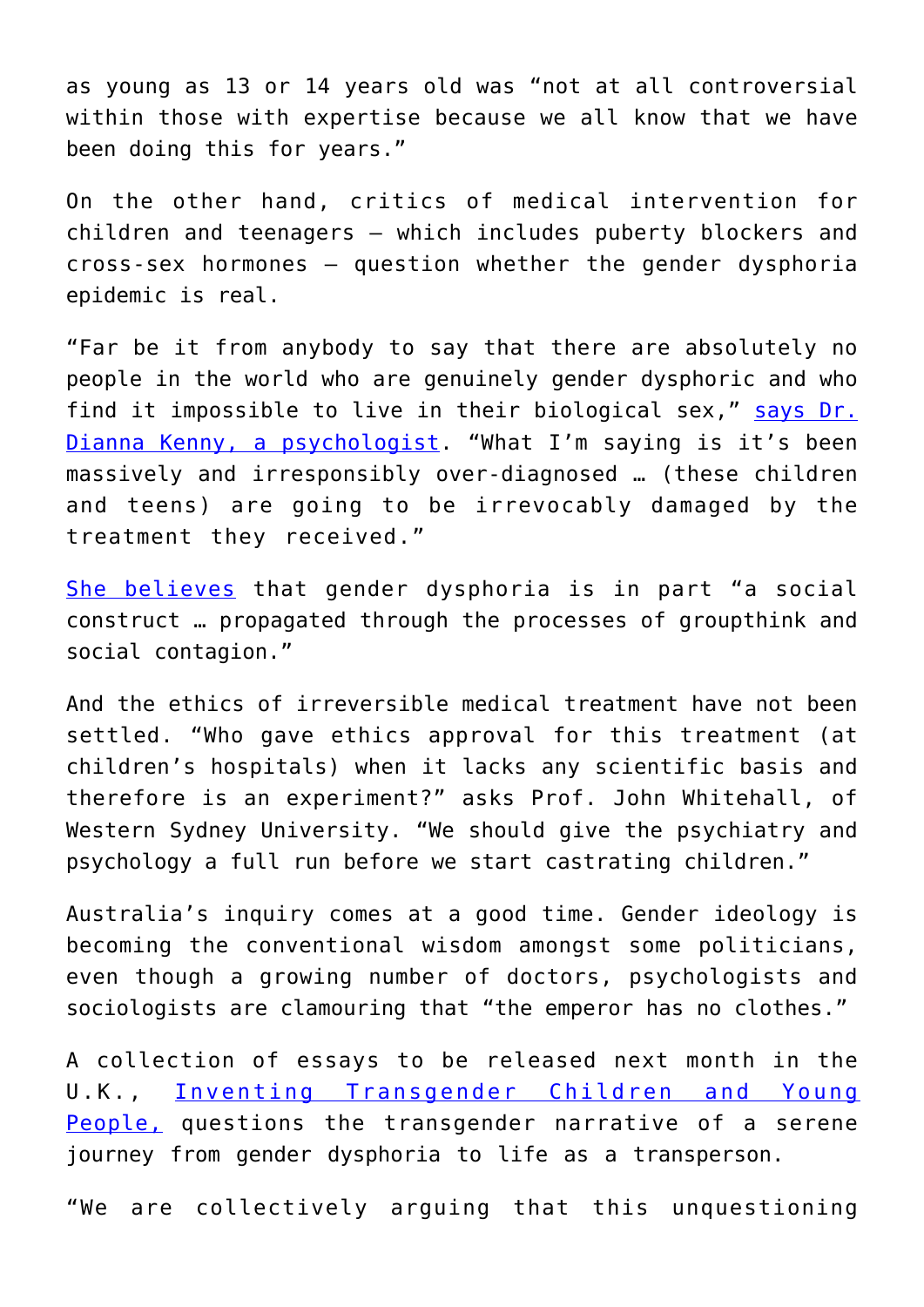acceptance poses a serious threat to children's well-being and safety," co-editor Heather Brunskell-Evans, a former research fellow at King's College London, told the *[Daily Mail](https://www.dailymail.co.uk/news/article-7244783/Academics-medical-experts-fears-children-number-seeking-sex-change-operations-sky-rockets.html)*. "We hope through this book to bring the world's attention to the public scandal of transgendering children."

The contributors warn that:

—

- Doctors do not tell young people they are 'sacrificing' their chance to have children
- Psychologists are wary of questioning transgender ideology
- Clinicians who are reluctant to diagnose children as transgender are being accused of transphobia
- Gender experts fail to acknowledge that there are other explanations for discomfort with gender, like autism

The "Australian standards" of care for transgender children appear impressively comprehensive – but they rest on very shaky foundations. The Royal Children's Hospital Melbourne acknowledges that "the recommendations made in this document are based primarily on clinician consensus." What constitutes a "consensus" in this context? At its best, it is the shrewd opinions of doctors who have extensive experience and want to back up their hunches with evidence-based studies. At its worst, a "consensus" is just the groupthink of bubble-dwelling ideologues.

And in this case, it's more likely to be the latter. Even the document acknowledges that the evidence is thin. The consensus is supported by "a limited number of non-randomised clinical studies and observational studies." A drug to cure cancer would not be approved on such flimsy evidence; why should drugs to cure gender dysphoria be treated differently?

The Australian inquiry cannot come soon enough – although everything depends on the composition of the task force.